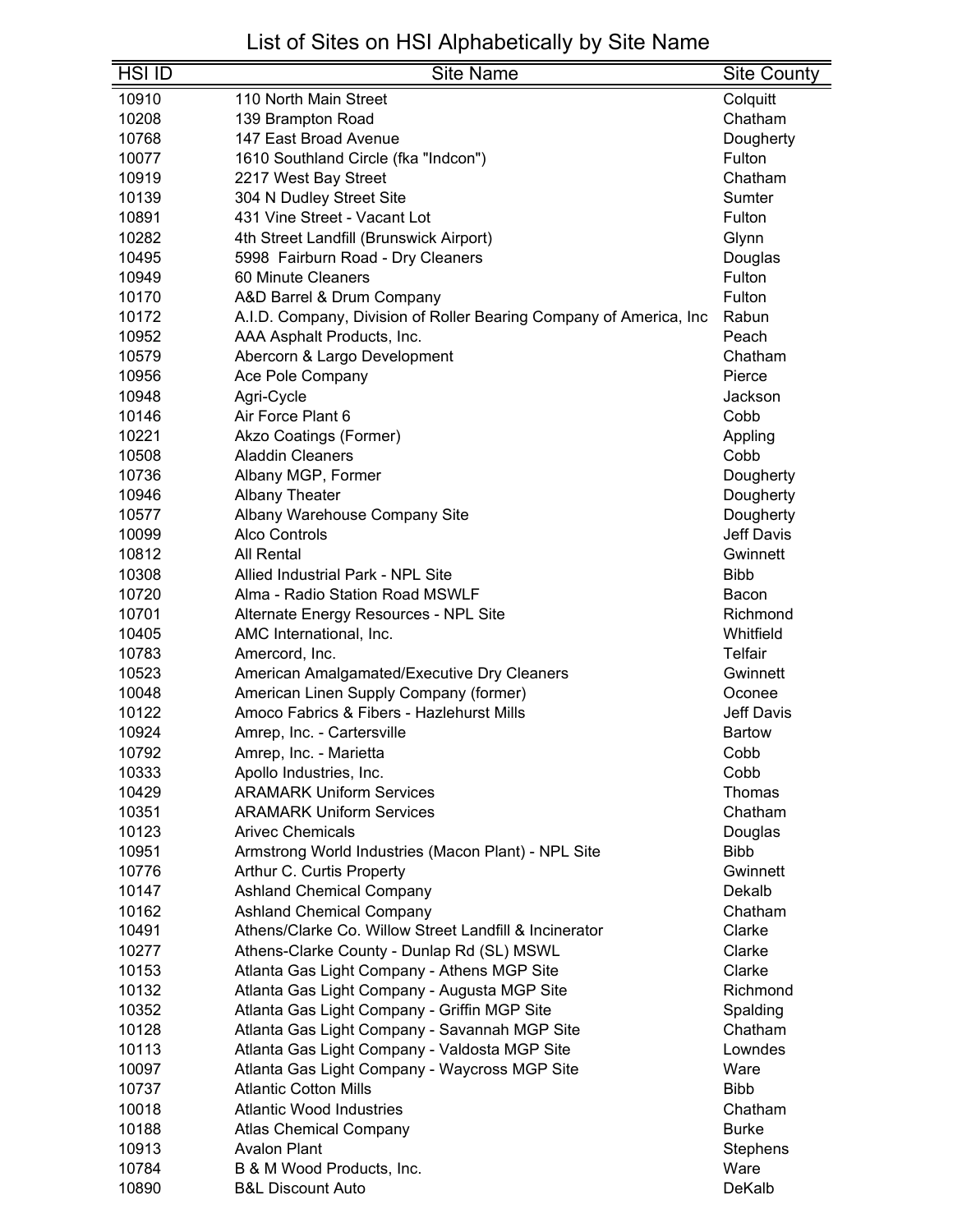| <b>HSI ID</b> | <b>Site Name</b>                                           | Site County    |
|---------------|------------------------------------------------------------|----------------|
| 10385         | <b>Baldwin County Sanitary Landfill</b>                    | <b>Baldwin</b> |
| 10191         | <b>Barlow Creosote</b>                                     | Clinch         |
| 10456         | Barnesville-Goggins Road MSWL                              | Lamar          |
| 10354         | <b>Barnett Shoals Road</b>                                 | Clarke         |
| 10053         | <b>BASF Catalysts, LLC- Attapulgus Operations</b>          | Decatur        |
| 10693         | Basket Creek Drum Disposal Site                            | Douglas        |
| 10022         | <b>Baxley Creosoting Company</b>                           | Appling        |
| 10466         | Baychem, Inc.                                              | Cobb           |
| 10474         | <b>Bekaert Corporation</b>                                 | Floyd          |
| 10297         | <b>Ben Gober Landfill</b>                                  | Gwinnett       |
| 10283         | Ben Hill County - Joshlyn Road MSWL                        | Ben Hill       |
| 10643         | <b>Berrien County Landfill</b>                             | <b>Berrien</b> |
| 10192         | <b>Berrien Products</b>                                    | <b>Berrien</b> |
| 10893         | Best Manufacturing Company, Armuchee Div                   | Floyd          |
| 10017         | <b>Blackman Uhler Chemical Company</b>                     | Richmond       |
| 10658         | Blakely - Howell Street / Pit Road MSWLF                   | Early          |
| 10467         | <b>Bleckley County Municipal Landfill</b>                  | Bleckley       |
| 10440         | <b>Blue Ribbon Dry Cleaners</b>                            | Chatham        |
| 10090         | <b>Bon L Manufacturing Company</b>                         | Coweta         |
| 10954         | Bradley Circle Properties/Bradley Circle Landfill (Former) | Muscogee       |
| 10894         | <b>Bright Hour Trust Property</b>                          | Fulton         |
| 10032         | Brockway Standard - Homerville Plant                       | Clinch         |
| 10936         | Brown and Brown Wrecker Service                            | Dekalb         |
| 10586         | Brown Steel Contractors - Broad Street Facility            | Coweta         |
| 10646         | Bryan County - US 280 Mill Creek MSWLF                     | <b>Bryan</b>   |
| 10716         | <b>Buford - McEver Road MSWLF</b>                          | Gwinnett       |
| 10348         | <b>Bumper Distributors of Atlanta</b>                      | Fulton         |
| 10450         | <b>Burke County Landfill</b>                               | <b>Burke</b>   |
| 10708         | <b>Busby Cleaners</b>                                      | Liberty        |
| 10286         | <b>Button Gwinnett Landfill</b>                            | Gwinnett       |
| 10278         | Butts County - Brownlee Road Landfill                      | <b>Butts</b>   |
| 10734         | C & D Technologies, Inc.                                   | Rockdale       |
| 10721         | Cairo - 6th Avenue (SL) MSWLF                              | Grady          |
| 10476         | Calhoun - Harris Rd. Phase 4 (L)                           | Gordon         |
| 10854         | Calhoun County SR 45 Morgan (SL)                           | Calhoun        |
| 10647         | Camden County Vacuna Road LF                               | Camden         |
| 10711         | Candler County S.R. 121 Metter # 021-001D(SL)              | Candler        |
| 10953         | <b>Care Environmental</b>                                  | Lowndes        |
| 10904         | Carriage Cleaners (Former)                                 | Fulton         |
| 10648         | Carroll County / Carrollton SR 166 LF                      | Carroll        |
| 10441         | Cascade Springs Dry Cleaner                                | Fulton         |
| 10772         | Cedar Plaza Shopping Center                                | Polk           |
| 10106         | <b>Cedartown Battery Site</b>                              | Polk           |
| 10330         | Cedartown Industries - NPL Site                            | Polk           |
| 10092         | Cedartown Municipal Landfill - Former NPL Site             | Polk           |
| 10404         | <b>Celanese Fiber Company</b>                              | Floyd          |
| 10095         | Central of GA RR/Bernuth-Lembcke Site                      | Chatham        |
| 10590         | Central of Georgia Railroad Company - Battlefield Park     | Chatham        |
| 10402         | Central of Georgia Railroad Company - Macon Site           | <b>Bibb</b>    |
| 10826         | <b>Chase Road Property</b>                                 | Habersham      |
| 10649         | <b>Chatham County Landfill</b>                             | Chatham        |
| 10454         | Chattooga County - Penn Bridge Rd Ph 1 (SL) MSWL           | Chattooga      |
| 10271         | Cheatham Road Landfill (Phase 2 Cobb County)               | Cobb           |
| 10741         | Chem-Am                                                    | Troup          |
| 10830         | Chemical Specialists and Development, Inc.                 | DeKalb         |
| 10133         | Chemical Specialties, Inc (CSI)                            | Lowndes        |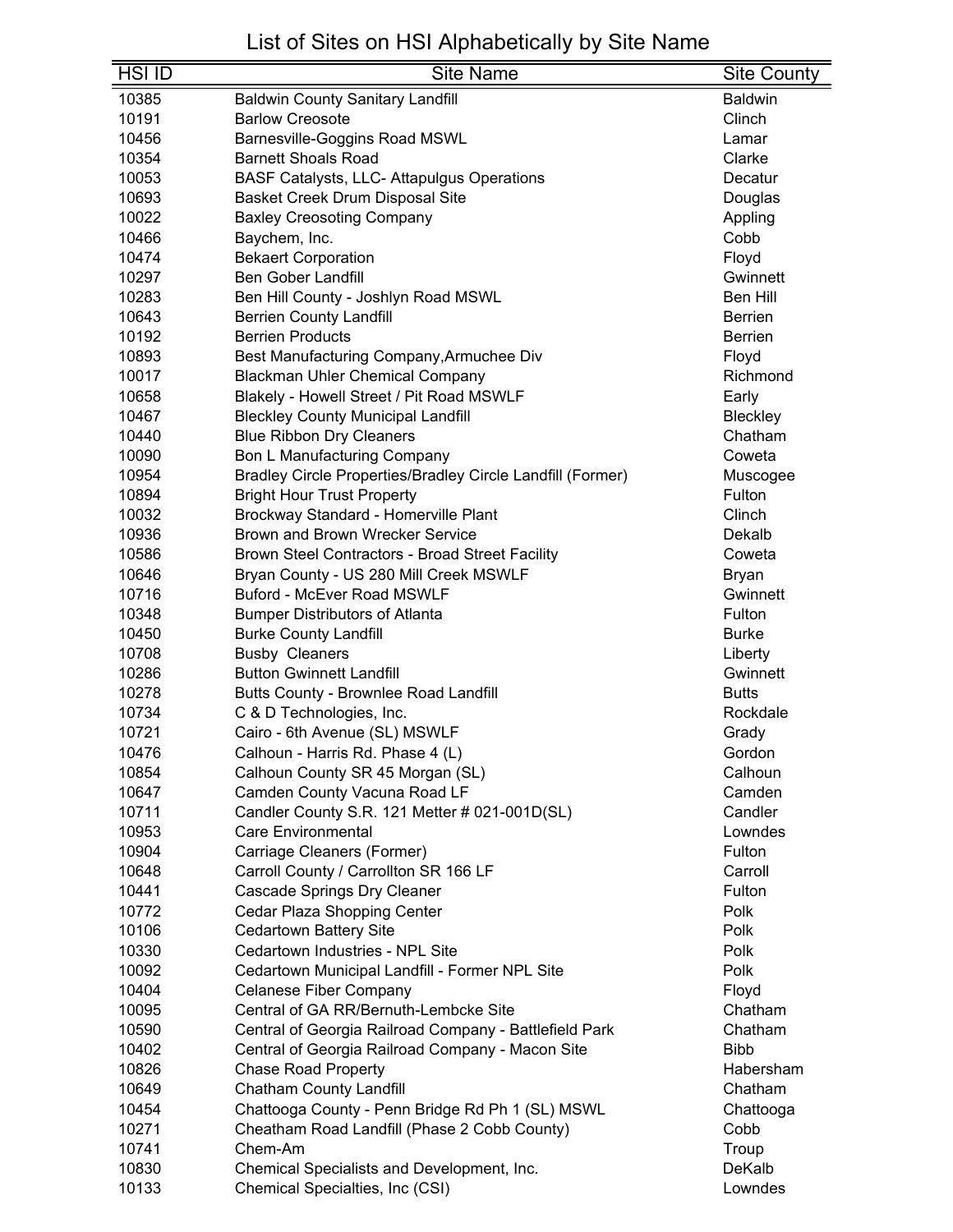| <b>HSI ID</b> | <b>Site Name</b>                                      | <b>Site County</b> |
|---------------|-------------------------------------------------------|--------------------|
| 10251         | Chemresol                                             | Glynn              |
| 10650         | Cherokee County - Blalock Road Landfill               | Cherokee           |
| 10620         | <b>Cherokee Shopping Center</b>                       | Richmond           |
| 10513         | Circle K Store #5259                                  | Cobb               |
| 10896         | City of Waycross Blackwell Road Landfill              | Ware               |
| 10392         | Clayton Co. SR3- Lovejoy Site #2 MSWL                 | Clayton            |
| 10930         | <b>Cleveland Cleaners</b>                             | White              |
| 10275         | Clinch County - Smith Road Landfill Phase 1 (SL)      | Clinch             |
| 10867         | Coastal Concrete, Inc.                                | Chatham            |
| 10628         | <b>Coastal Plains Treating Company</b>                | Tift               |
| 10825         | Coats American, Inc.                                  | Walker             |
| 10651         | <b>Coffee County Landfill</b>                         | Coffee             |
| 10045         | Colonial Terminals, Plant #1                          | Chatham            |
| 10098         | Colonial Terminals, Plant #2                          | Chatham            |
| 10452         | Colquitt Co. - CR 15, Sunset, Phase I MSWLF           | Colquitt           |
| 10652         | Columbia County - Baker Place Road MSWLF              | Columbia           |
| 10288         | <b>Columbus Municipal Landfill</b>                    | Muscogee           |
| 10799         | Concord Fabrics, Inc.                                 | <b>Baldwin</b>     |
| 10165         | <b>Conyers Battery Exchange</b>                       | Rockdale           |
| 10289         | Cordele-Crisp City-County Landfill                    | Crisp              |
| 10804         | Cork's Fabricare                                      | Glynn              |
| 10909         | Cotton Court Property (Lot 28)                        | Glynn              |
| 10291         | Coweta County Landfill - Ishman Ballard Rd Phase 1A   | Coweta             |
| 10340         | CPI Plastics, L.L.C.                                  | Coweta             |
| 10719         | Crawford County - SR 341 / Hopewell Road MSWLF        | Crawford           |
| 10292         | <b>Crymes Landfill</b>                                | Gwinnett           |
| 10008         | <b>CSX Transportation - Middleton Derailment</b>      | Elbert             |
| 10003         | <b>CSX Transportation - Savannah (Tremont Road)</b>   | Chatham            |
| 10026         | <b>CSX Transportation - Waycross Facility</b>         | Ware               |
| 10611         | <b>CSXT Depriest Signal Shop</b>                      | Chatham            |
| 10905         | <b>CSXT Property on Feeley Avenue</b>                 | Chatham            |
| 10756         | Danfoss Maneurop Ltd.                                 | Gwinnett           |
| 10739         | Daniel Measurement and Control, Inc.                  | <b>Bulloch</b>     |
| 10654         | Dawson County Shoal Hole Road MSWL                    | Dawson             |
| 10540         | Dawson Manufacturing Company                          | Terrell            |
| 10858         | Decatur County SR 309 MSWL                            | Decatur            |
| 10635         | Del Cook Lumber Company                               | Cook               |
| 10179         | <b>Deptford Tract Landfill</b>                        | Chatham            |
| 10612         | Dettelbach Pesticide Warehouse Site                   | Dekalb             |
| 10780         | Dixie/Candlewick Hurst Yarn Mill (Former)             | Catoosa            |
| 10656         | Dooly County - CR 101 MSWLF                           | Dooly              |
| 10911         | DOT Sales and Supplies, Inc.                          | Rockdale           |
| 10447         | Dougherty Co. - Fleming Rd. MSW Landfill              | Dougherty          |
| 10360         | Douglas & Lomason Company                             | Carroll            |
| 10154         | Douglas & Lomason Company                             | Coweta             |
| 10657         | Douglas County Landfill - Cedar Mt/Worthan Rd Phase 1 | Douglas            |
| 10001         | Dow Chemical - Dalton Site                            | Whitfield          |
| 10789         | Dry Clean, USA                                        | Chatham            |
| 10880         | Dry Cleaning Depot                                    | Fulton             |
| 10925         | Duck Barnes Dry Cleaners                              | Lowndes            |
| 10892         | Duluth Dry Cleaner (Former)                           | Gwinnett           |
| 10715         | <b>Durand MSW Landfill</b>                            | Meriwether         |
| 10933         | E. Cohn Property (Former)                             | Muscogee           |
| 10499         | Eagle Rockbridge Shopping Center                      | DeKalb             |
| 10938         | East Coast Asphalt                                    | Ware               |
| 10713         | Effingham County - SR 17 MSWLF                        | Effingham          |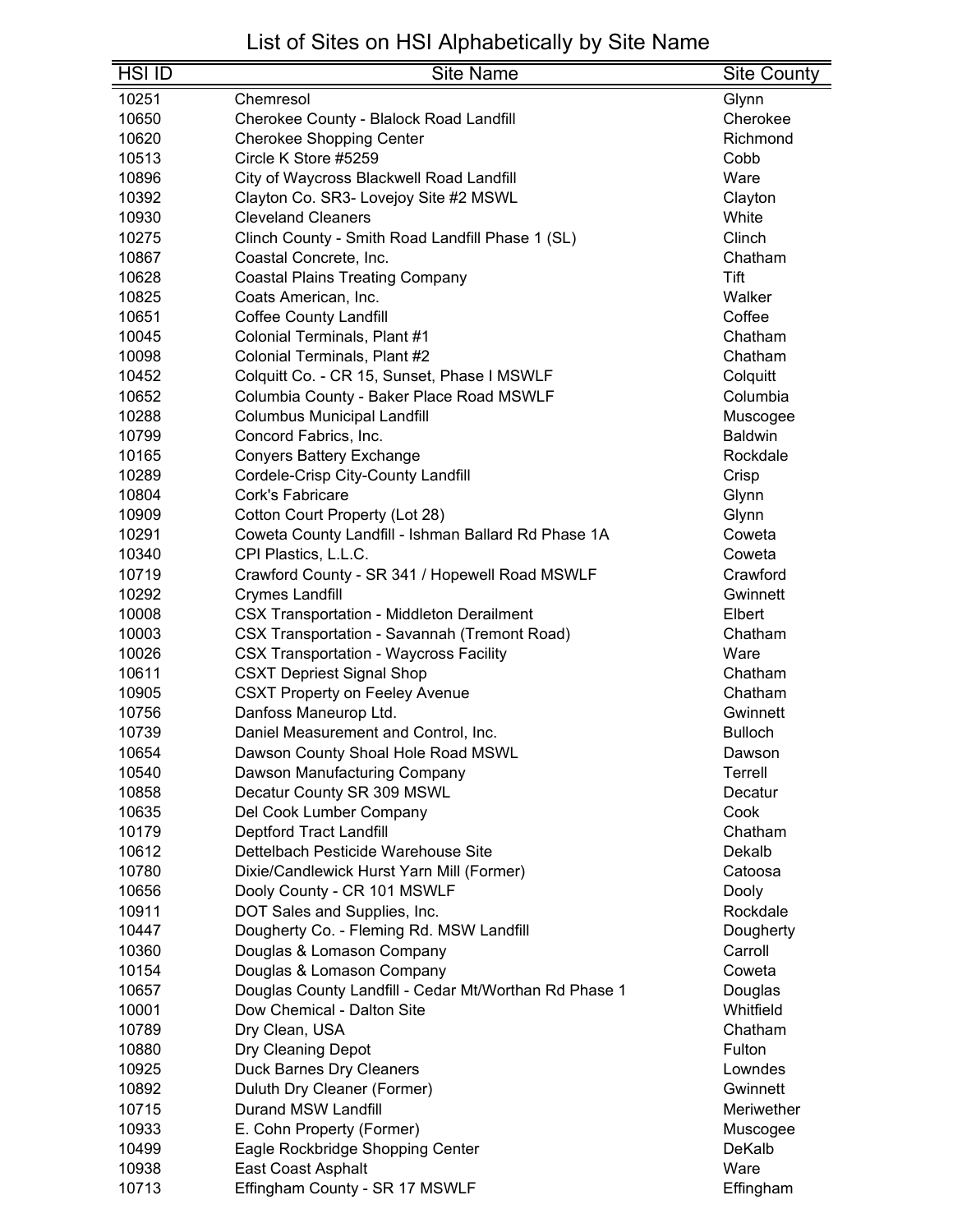| <b>HSI ID</b>  | <b>Site Name</b>                                                  | <b>Site County</b> |
|----------------|-------------------------------------------------------------------|--------------------|
| 10659          | <b>Elbert County Landfill</b>                                     | Elbert             |
| 10660          | Emanuel Co. - SR 297 Swainsboro (SL)                              | Emanuel            |
| 10778          | ESB, Inc.                                                         | Fulton             |
| 10028          | Escambia Treating Company - Brunswick (aka Brunswick Wood NP      | Glynn              |
| 10029          | Escambia Treating Company - Camilla - NPL Site                    | Mitchell           |
| 10196          | <b>Estech General Chemicals</b>                                   | Fulton             |
| 10818          | <b>Estech General Chemicals Albany</b>                            | Dougherty          |
| 10519          | <b>Fabricare Cleaners</b>                                         | Cobb               |
| 10661          | <b>Fannin County Landfill</b>                                     | Fannin             |
| 10259          | <b>Farmers Favorite Fertilizer</b>                                | Colquitt           |
| 10451          | Fayette County - 1st Manassas Mile Road MSWLF                     | Fayette            |
| 10059          | Firestone Tire & Rubber Co. (Albany Plant)-NPL Site               | Dougherty          |
| 10538          | Flags Village Shopping Center                                     | Cobb               |
| 10843          | Floyd County - Berryhill Road Sanitary Landfill                   | Floyd              |
| 10366          | Forstmann & Company, Inc. (1,1-DCA Site)                          | Laurens            |
| 10401          | Forstmann & Company, Inc. (Old Burn Pit)                          | Laurens            |
| 10324          | Forstmann & Company, Inc. (TCE spill)                             | Laurens            |
| 10485          | Forsyth, Old Brent Rd. MSWL                                       | Monroe             |
| 10012          | Fox Manufacturing Company                                         | Floyd              |
| 10662          | Franklin County - Harrison Bridge Road MSWLF                      | Franklin           |
| 10813          | <b>Franklin Street Site</b>                                       | Cobb               |
| 10663          | <b>Fulton County Landfill</b>                                     | Fulton             |
| 10005          | G. C. Lee Site                                                    | Clinch             |
| 10025          | GA Dept of Trans - Dist 4 Main HQ (Former)                        | Coffee             |
| 10742          | GA DOT Jesup District Office Complex                              | Wayne              |
| 10759          | Gainesville District Office Complex                               | Hall               |
| 10498          | <b>General Chemical Corporation</b>                               | Fulton             |
| 10072          | General Electric - Apparatus Service Center                       | Dekalb             |
| 10046          | <b>General Electric Company</b>                                   | Floyd              |
| 10355          | <b>General Time Corporation</b>                                   | Clarke             |
| 10057          | General Tire - Aldora Plant                                       | Lamar              |
| 10920          | George's Cleaners (Former)                                        | Dekalb             |
| 10553          | Georgia Air National Guard/Savannah/Site 8                        | Chatham            |
| 10512          | Georgia Classic Cleaners                                          | <b>Barrow</b>      |
| 10116          | Georgia Metals                                                    | Cobb               |
| 10052          | Georgia Power - Athens Foundry Street Property                    | Clarke             |
| 10839          | Gibson - CR 50 Ph. 1 MSWLF                                        | Glascock           |
| 10664          | Gilmer County SR 52 - Tower Road MSWLF                            | Gilmer             |
| 10437          | GIW Industries, Inc.                                              | Columbia           |
| 10876          | <b>Glennville Wood Preserving</b>                                 | Tattnall           |
| 10665          | Glynn Co. - Cate Road C&D MSWLF                                   | Glynn              |
| 10382          | GNB Technologies, Inc.                                            | Muscogee           |
| 10365          | <b>Goldberg Brothers</b>                                          | Richmond           |
| 10198          | <b>Gordon Service Company</b>                                     | Wilkinson          |
| 10912          | <b>Grantville Mill</b>                                            | Coweta             |
| 10027          | Graphic Packaging International, Inc.                             | <b>Bibb</b>        |
| 10378          | <b>Gravel Pit Road Ditch</b>                                      | Richmond           |
| 10479          | Greene County - US 278 West MSWL                                  | Greene             |
| 10449          | Griffin - Shoal Creek Road Landfill                               | Spalding           |
| 10260          | Griffith Oil Company                                              | Jackson            |
| 10926          | Guardian Automotive Corporation (dba SRG Global Covington)        | Newton             |
| 10458          | Habersham County Pea Ridge Road Landfill                          | Habersham          |
| 10270          | Hall County - Allen Creek Sanitary Landfill                       | Hall               |
| 10666          | Haralson County Landfill (US 78 Bremen)                           | Haralson           |
| 10856<br>10667 | Harris County Hamilton Road E MSWL<br><b>Hart County Landfill</b> | Harris<br>Hart     |
|                |                                                                   |                    |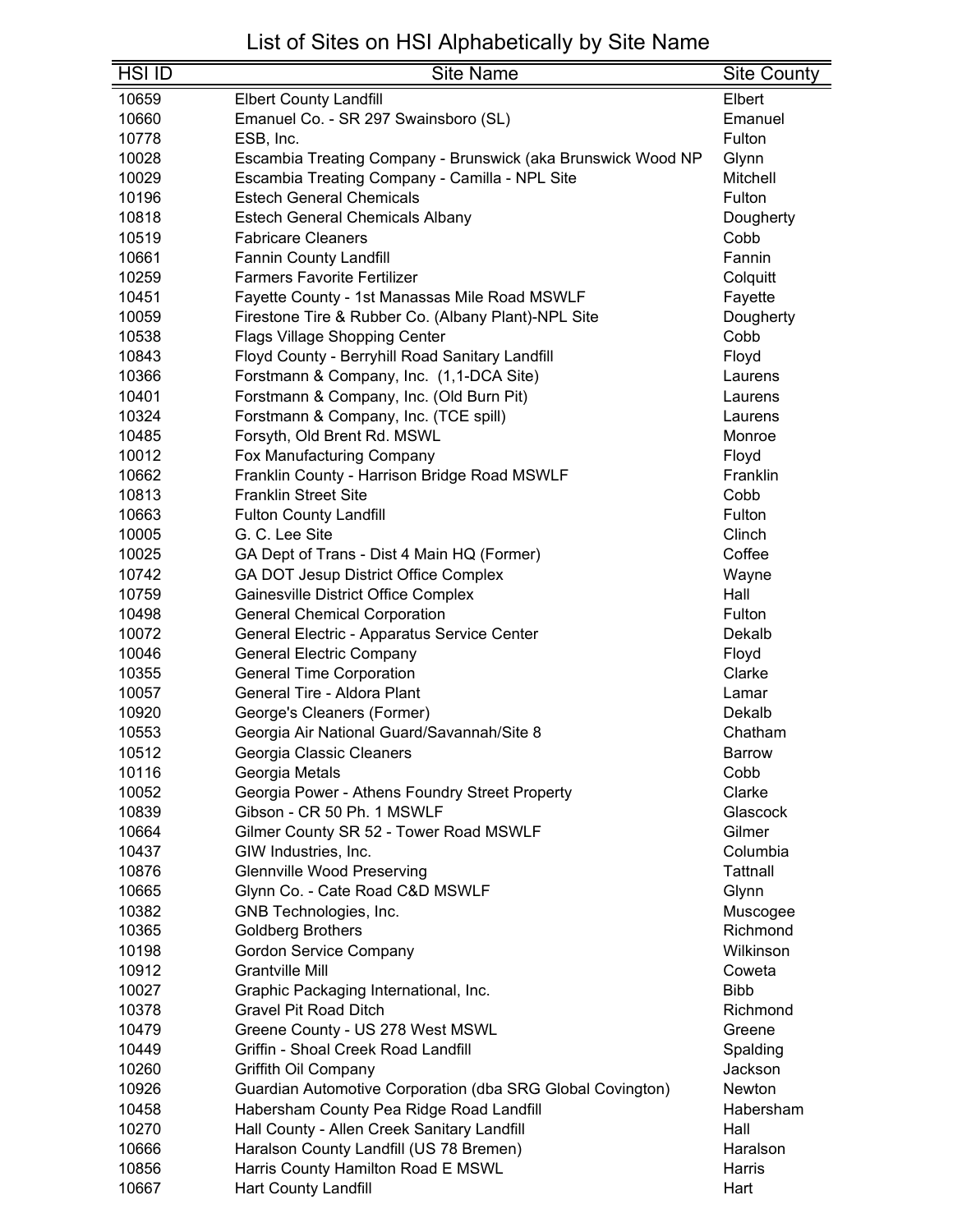| <b>HSI ID</b> | <b>Site Name</b>                                               | <b>Site County</b> |
|---------------|----------------------------------------------------------------|--------------------|
| 10886         | Hawkinsville Cotton Mills (Former)                             | Pulaski            |
| 10478         | Heard Co. - Frolona Rd. MSWL                                   | Heard              |
| 10020         | <b>Henkel Site</b>                                             | Polk               |
| 10058         | Hercules                                                       | Glynn              |
| 10006         | Hercules 009 Landfill - NPL Site                               | Glynn              |
| 10696         | Hercules, Inc.                                                 | Chatham            |
| 10481         | <b>Hickson Corporation - CCA Production Facility</b>           | DeKalb             |
| 10387         | Hightower Road MSW Landfill - Phase 2                          | Forsyth            |
| 10872         | Hock's One Hour Martinizing/Embassy Cleaners                   | Cobb               |
| 10428         | Home Oil                                                       | Early              |
| 10815         | Hometown Cleaners (Former)                                     | Morgan             |
| 10199         | <b>Hoover Treated Wood Products</b>                            | McDuffie           |
| 10457         | Houser's Mill Road MSWLF                                       | Peach              |
| 10426         | Hoxsie's Cleaners (Former)                                     | Sumter             |
| 10824         | <b>HTC Group LLC</b>                                           | Cobb               |
| 10521         | Hunter Army Airfield - MCA Barracks                            | Chatham            |
| 10395         | Hunter Army Airfield, Fire Training Area                       | Chatham            |
| 10903         | Hunter Army Airfield/TCE Plume                                 | Chatham            |
| 10758         | Huntridge Shopping Center                                      | Fulton             |
| 10838         | Hydro Aluminum                                                 | Colquitt           |
| 10931         | <b>Ideal Cleaners</b>                                          | Troup              |
| 10690         | Imperial Cleaners (Former)                                     | Fulton             |
| 10016         | Ingersoll - Rand Sylvania Remediation (fka Torrington/Timken)) | Screven            |
| 10384         | J. Strom Thurmond Lake Airstrip #1                             | Columbia           |
| 10814         | <b>Jack's Cleaners</b>                                         | Cobb               |
| 10480         | Jackson County - SR 82 North, Phase II MSWL                    | Jackson            |
| 10752         | Jeff Davis - CR 20 MSWLF                                       | <b>Jeff Davis</b>  |
| 10669         | Jefferson County - US 1 (Avera Rd) MSWLF                       | Jefferson          |
| 10884         | JNV Investments Group (f.k.a Professional Cleaners)            | Dekalb             |
| 10158         | <b>Johnson Controls</b>                                        | Fulton             |
| 10722         | Johnson County - SR 15 Wrightsville Ph 2 (SL) MSWLF            | Johnson            |
| 10438         | Jones County Municipal Solid Waste Landfill                    | Jones              |
| 10921         | Joy Dry Cleaners/Lee's Shopping Center                         | Liberty            |
| 10695         | <b>Junction Cleaners</b>                                       | Cobb               |
| 10640         | K & D Cleaners (assoc. with Peach Orchard NPL)                 | Richmond           |
| 10869         | Kemira Chemicals, Inc. Marietta Facility                       | Cobb               |
| 10744         | Klemic Property / Augusta Ordnance Depot (Former)              | Richmond           |
| 10817         | Klouda Estate                                                  | Peach              |
| 10475         | LaGrange - Municipal Solid Waste Landfill                      | Troup              |
| 10670         | Lamar County - Grove Street Extension MSWLF                    | Lamar              |
| 10015         | Langdale Forest Products Corporation                           | Lowndes            |
| 10751         | Lanier County-Studstill Road MSWLF                             | Lanier             |
| 10769         | Lanier Plaza Shopping Center                                   | Glynn              |
| 10386         | Laurens County Municipal Solid Waste Landfill                  | Laurens            |
| 10144         | <b>LCP Chemicals - NPL Site</b>                                | Glynn              |
| 10671         | Lee County - SR 32 MSWLF                                       | Lee                |
| 10614         | Legion Industries                                              | <b>Burke</b>       |
| 10672         | Liberty County - Limerick Road MSWLF                           | Liberty            |
| 10627         | Liberty Oil and Refining                                       | Colquitt           |
| 10889         | Lincoln County - CR 121/Prater Landfill                        | Lincoln            |
| 10376         | Loef Company, Inc. (The)                                       | Clarke             |
| 10573         | Louisiana Pacific Corp. - Statesboro                           | <b>Bulloch</b>     |
| 10790         | Love Your Clothes Cleaners                                     | Cobb               |
| 10808         | Lowe's Home Improvement Warehouse                              | Clayton            |
| 10453         | Lowndes County-State Road 31 MSWL                              | Lowndes            |
| 10845         | Lucky Cleaners (Former)                                        | Richmond           |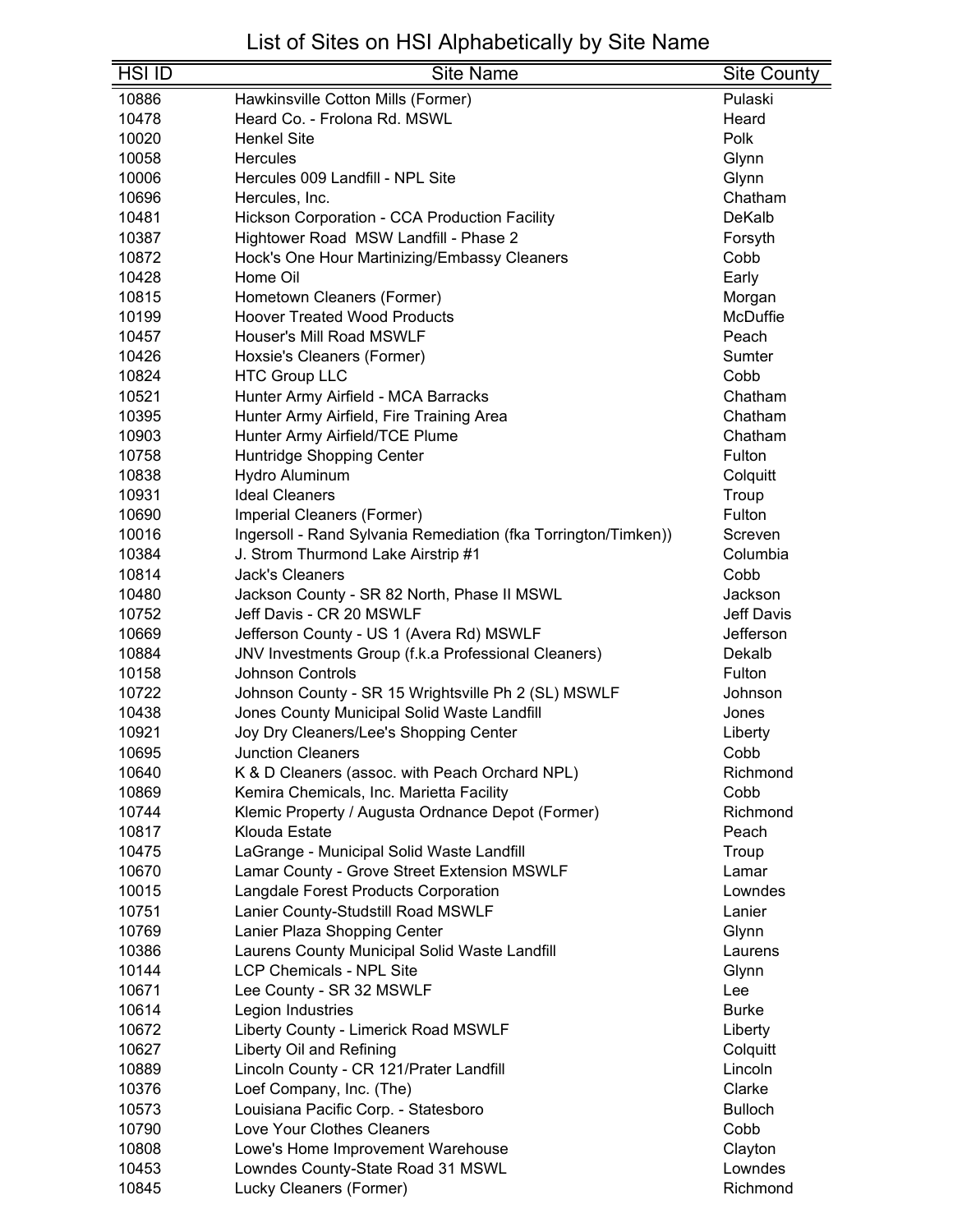| HSI ID | <b>Site Name</b>                                           | <b>Site County</b> |
|--------|------------------------------------------------------------|--------------------|
| 10490  | Lumpkin Co. - Barlow Rd. MSWL                              | Lumpkin            |
| 10250  | Lyndal Chemical (aka Chemical Processing of Georgia)       | Whitfield          |
| 10096  | <b>M&amp;J Solvents Company</b>                            | Fulton             |
| 10398  | MacGregor Golf Company                                     | Dougherty          |
| 10446  | Macon County SR 49 North MSWL                              | Macon              |
| 10511  | Macon MGP Site                                             | <b>Bibb</b>        |
| 10167  | Macon Naval Ordnance Landfill (Former) - NPL Site          | <b>Bibb</b>        |
| 10388  | Madison County Sanitary Landfill 2&3 (SL)                  | Madison            |
| 10765  | <b>Manchester Tank Company</b>                             | Polk               |
| 10157  | Manor Timber Company                                       | Clinch             |
| 10200  | Martin Fireproofing Georgia, Inc.                          | Elbert             |
| 10056  | Marzone/Chevron - NPL Site OU1                             | Tift               |
| 10353  | Marzone/Chevron - NPL Site OU2 (formerly Golden Seed Site) | Tift               |
| 10945  | Master Kleen Site (Former)                                 | Dekalb             |
| 10329  | Mathis Brothers - South Marbletop Road Landfill - NPL Site | Walker             |
| 10202  | McCranie Brothers Wood Preserving                          | Atkinson           |
| 10675  | McIntosh County - King Road MSWLF                          | McIntosh           |
| 10406  | McKenzie Tank Lines, Inc.                                  | Chatham            |
| 10916  | <b>McTeer Food and Fuel</b>                                | Richmond           |
| 10771  | <b>MENA Rockmart Facility</b>                              | Polk               |
| 10779  | <b>Mercer University Triangle</b>                          | <b>Bibb</b>        |
| 10065  | Merck & Company                                            | Dougherty          |
| 10204  | Metalplate Galvanizing Corp                                | Fulton             |
| 10272  | Miller Bottom Road Landfill                                | Rockdale           |
| 10943  | Milliken & Company                                         | Stephens           |
| 10443  | Mindis Recycling-Shredding Division                        | Fulton             |
| 10676  | Mitchell County - SR 3A MSWLF                              | Mitchell           |
| 10135  | Monroe Auto Equipment Company (Tenneco)                    | Hart               |
| 10136  | Monsanto Chemical Company - (former NPL Site)              | Richmond           |
| 10389  | Morgan County Municipal Solid Waste Landfill               | Morgan             |
| 10246  | Morgan Post Treating Impoundment                           | Clinch             |
| 10205  | Moultrie Wood Preserving Company                           | Colquitt           |
| 10044  | Mt Airy Wood Preserving Company                            | Habersham          |
| 10677  | Murray County - US 411 Westside MSWLF                      | Murray             |
| 10206  | <b>Murrow Brothers Delinting Waste</b>                     | Oconee             |
| 10413  | <b>Muse Scrap Metals</b>                                   | Carroll            |
| 10732  | National Smelting and Refining                             | Fulton             |
| 10942  | <b>Nelms Drive Landfill</b>                                | Dekalb             |
| 10947  | New Heritage Cleaners (Former)                             | Gwinnett           |
| 10908  | <b>New Plaza Cleaners</b>                                  | Fulton             |
| 10678  | Newton County - Lower River Road MSWL                      | Newton             |
| 10939  | Noble Cleaners (Former)                                    | Cobb               |
| 10698  | Norfolk Southern - Natrochem, Inc., Site                   | Chatham            |
| 10844  | North Berkeley Lake Road Site                              | Gwinnett           |
| 10342  | North Georgia Agricultural Services, Inc.                  | Madison            |
| 10518  | North Park Pavilion Shopping Center                        | Cobb               |
| 10937  | <b>Occidental Chemical Corporation</b>                     | Richmond           |
| 10477  | Ocilla - SR 32 East MSWL                                   | Irwin              |
| 10245  | Oil Processing Corp (Former)                               | Jefferson          |
| 10304  | Old City Landfill                                          | Jeff Davis         |
| 10305  | Old Hazlehurst Solid Waste Disposal Site                   | <b>Jeff Davis</b>  |
| 10594  | Old National Shopping Center                               | Fulton             |
| 10145  | Olin Corporation                                           | Richmond           |
| 10636  | One Hour Martinizing                                       | Gwinnett           |
| 10922  | One Hour Martinizing Cleaners (Former)                     | Cobb               |
| 10730  | One-Hour Cleanerizing (assoc. with Peach Orchard NPL)      | Richmond           |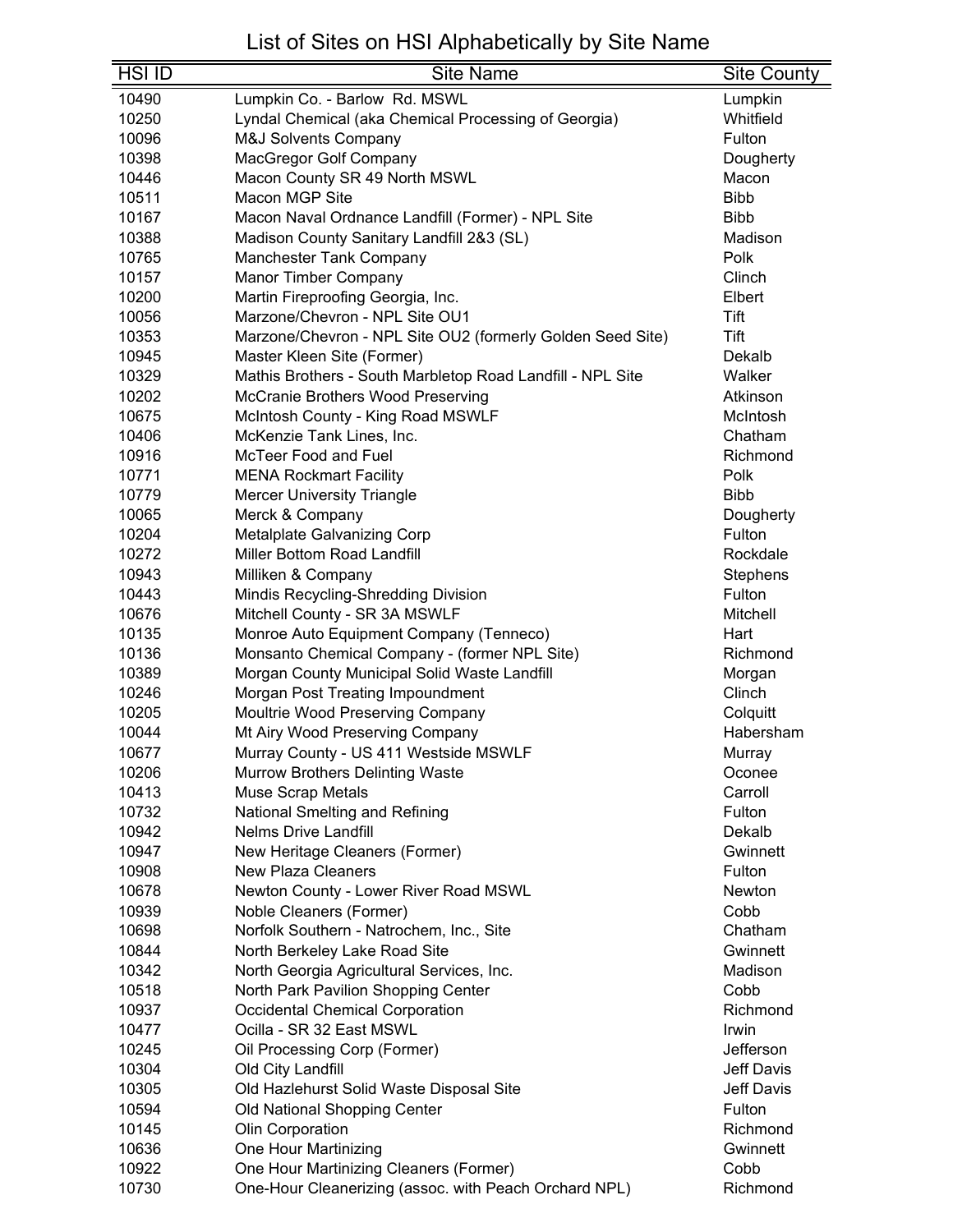| <b>HSI ID</b>  | <b>Site Name</b>                                                      | Site County        |
|----------------|-----------------------------------------------------------------------|--------------------|
| 10738          | O'Neill Manufacturing, Inc.                                           | Floyd              |
| 10486          | <b>Orkin Pest Control</b>                                             | Muscogee           |
| 10327          | <b>Palmetto Tire Fire</b>                                             | Coweta             |
| 10863          | Paper Mill Road Undeveloped Tract                                     | Gwinnett           |
| 10472          | Parker Hannifin Corp./Abex NWL Div.                                   | Laurens            |
| 10143          | <b>Parramore Fertilizer</b>                                           | Tift               |
| 10855          | Paulding County - Gulledge Road MSWL                                  | Paulding           |
| 10583          | Pavilion Cleaners, Riverdale Mall                                     | Clayton            |
| 10152          | <b>Peach Metal Industries</b>                                         | Peach              |
| 10070          | Pelham Phosphate Company                                              | Mitchell           |
| 10775          | Pennington Seed, Inc. Warehouse (Former)                              | Toombs             |
| 10124          | Perma-Fix of South Georgia (fka Chemical Conservation of Georgia)     | Lowndes            |
| 10115          | Phibro-Tech (fka C P Chemicals)                                       | Cobb               |
| 10679          | Pickens Co. - Jones Mountain Road Westside MSWLF                      | Pickens            |
| 10680          | Pierce County - SR 121 MSWLF                                          | Pierce             |
| 10928          | Pike County - County Farm Road MSWL                                   | Pike               |
| 10929          | <b>Pilot Wastewater Treatment Plant</b>                               | Troup              |
| 10810          | Pineview Plaza Shopping Center                                        | Fulton             |
| 10885          | <b>Plant McManus Substation</b>                                       | Glynn              |
| 10310          | Polk County Landfill                                                  | Polk               |
| 10334          | Polychem, LTD                                                         | Whitfield          |
| 10782          | Polymer Specialties, Inc.                                             | Dade               |
| 10019          | Powersville Landfill - NPL Site                                       | Peach              |
| 10085          |                                                                       | Houston            |
| 10874          | PPG Industries (former)                                               | Gwinnett           |
|                | Proctor Square Cleaners                                               | Cook               |
| 10311          | Production Anodizing Corp./D.H. Farms<br>Quitman - SR 333 Landfill    |                    |
| 10645          |                                                                       | <b>Brooks</b>      |
| 10281          | Rabun Apparel (formerly Rabun Mills)                                  | Rabun              |
| 10484          | Rabun Co. - Eastman Mountain Road Landfill<br><b>Ram Leather Care</b> | Rabun<br>Rockdale  |
| 10766<br>10857 |                                                                       |                    |
| 10547          | Randolph County Brooksville Road Ph 1 MSWL<br>Rayloc Facility         | Randolph<br>Fulton |
| 10430          | <b>Rental Uniform Service of Griffin</b>                              |                    |
| 10548          | <b>RentRite Property</b>                                              | Spalding<br>Fulton |
|                |                                                                       |                    |
| 10923          | Rice Iron and Metals, Inc. (Former)                                   | Lowndes            |
| 10840<br>10897 | Richmond County - Dean's Bridge Road                                  | Richmond<br>DeKalb |
| 10950          | <b>Rita's Dry Cleaners</b><br>River Oak Plaza Shopping Center         | Gwinnett           |
| 10846          | Robert Bosch Tool Corporation                                         | <b>Stephens</b>    |
| 10180          | Robins Air Force Base - NPL Site                                      | Houston            |
| 10063          | Rockbridge Square Shopping Center                                     | Gwinnett           |
| 10482          | Rockyface-Westside Municipal Solid Waste Landfill                     | Whitfield          |
| 10816          | Rolling Hills Landfill                                                | Clayton            |
| 10901          | Roper Pump Company                                                    | Jackson            |
| 10902          | Rose City Cleaners (Former)                                           | Thomas             |
| 10883          | Roswell Cleaners & Coin Laundry                                       | Fulton             |
| 10542          | <b>Roswell Station</b>                                                | Fulton             |
| 10494          |                                                                       |                    |
| 10068          | Ruby Quarry Asphalt Plant Site<br><b>Rummel Fibre Company</b>         | Jones              |
| 10233          |                                                                       | Floyd<br>Tift      |
|                | S&M Scrap Metal Company                                               | Lowndes            |
| 10346<br>10497 | SAFT America, Inc.                                                    | Chatham            |
| 10415          | Savannah Dry Cleaners<br>Savannah Electric - Plant Kraft              | Chatham            |
|                |                                                                       |                    |
| 10860<br>10390 | Schley County CR 65 MSWL                                              | Schley<br>Screven  |
| 10111          | Screven County Municipal Solid Waste Landfill                         | Fulton             |
|                | Scripto Plant & Office Complex (Former)                               |                    |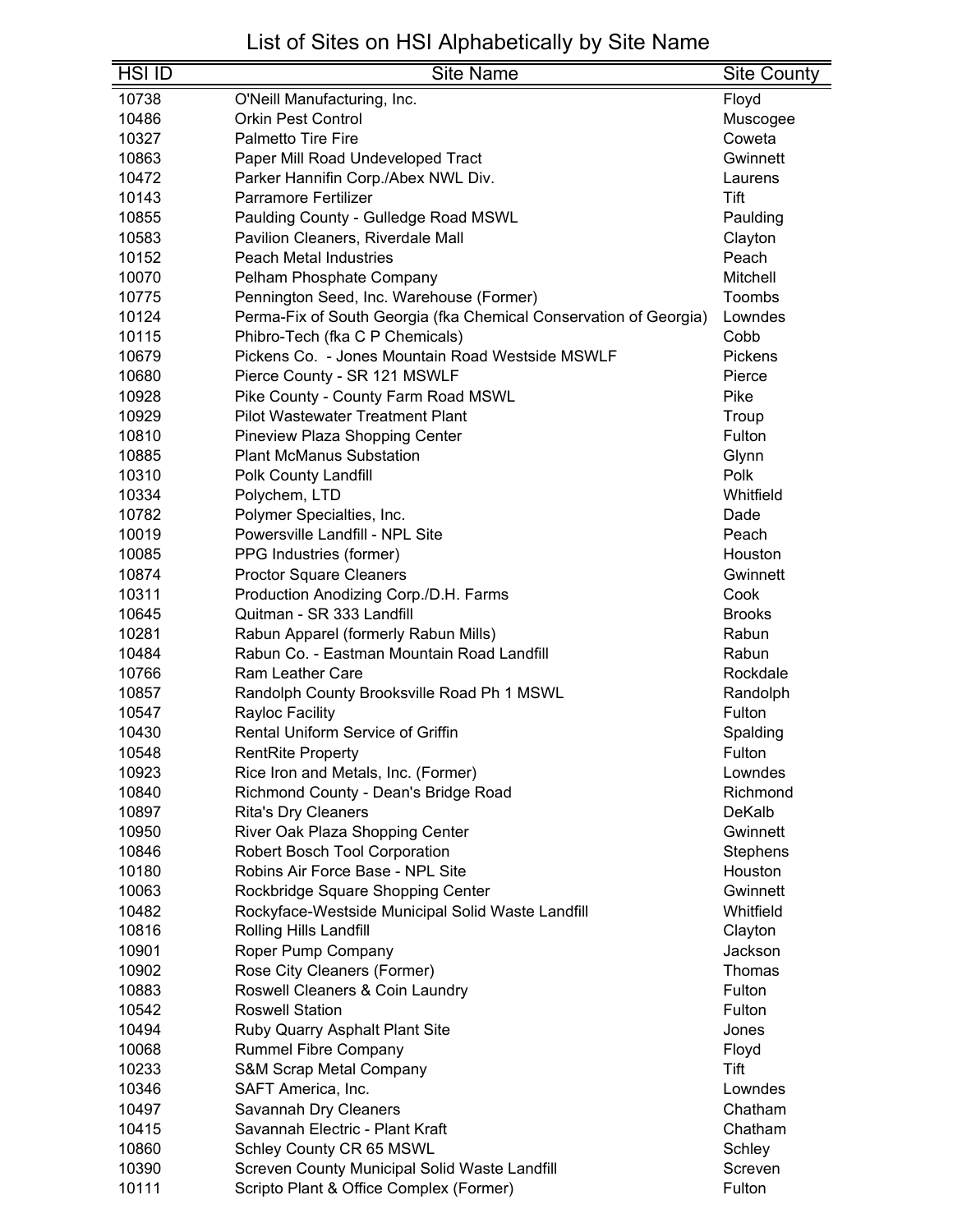| <b>HSI ID</b> | <b>Site Name</b>                                        | <b>Site County</b> |
|---------------|---------------------------------------------------------|--------------------|
| 10459         | Seaboard Industrial Blvd. Site                          | Fulton             |
| 10515         | Sechem, Inc.                                            | Gwinnett           |
| 10559         | Shade/Allied, Inc.                                      | Hall               |
| 10748         | <b>Shakerag Cleaners</b>                                | Henry              |
| 10002         | Shaver's Farm                                           | Walker             |
| 10151         | Signal Energy Holdings (Former Young Refining)          | Douglas            |
| 10875         | <b>Silverstein's Cleaners</b>                           | Columbia           |
| 10747         | <b>Simmons Plating Works</b>                            | Fulton             |
| 10142         | So Green Waste Pile                                     | Tift               |
| 10089         | Southern Bag Corp                                       | Lowndes            |
| 10591         | Southern Motors of Savannah, Inc.                       | Chatham            |
| 10141         | <b>Southern States</b>                                  | Henry              |
| 10276         | Southern States Landfill                                | Fulton             |
| 10371         | Southern States Phosphate & Fertilizer Co.              | Chatham            |
| 10083         | Southern Wood Piedmont - Augusta                        | Richmond           |
| 10043         | Southern Wood Piedmont - Central of Georgia Railroad    | <b>Bibb</b>        |
| 10084         | Southern Wood Piedmont - East Point                     | Fulton             |
| 10788         | <b>Southside Cleaners</b>                               | Chatham            |
| 10060         | Southwire - Copper Division                             | Carroll            |
| 10061         | Southwire - Wire & Cable Division                       | Carroll            |
| 10448         | Spalding County - Yamacraw Road MSWL                    | Spalding           |
| 10955         | Spalding Square Shopping Center                         | Spalding           |
| 10900         | <b>Spears Mattress Company</b>                          | Floyd              |
| 10707         | Specialty Stampings, L.L.C.                             | Cook               |
| 10274         | Speedway SR 324 Landfill                                | <b>Barrow</b>      |
| 10934         | Spence Family Partnership                               | Thomas             |
| 10829         | Square D Company (Former)                               | Fulton             |
| 10940         | Star Cleaners (Former)                                  | Houston            |
| 10510         | Star Laundry, Inc. (Fabracare)                          | Peach              |
| 10391         | Statesboro/Bulloch County Lakeview Rd. Landfill         | <b>Bulloch</b>     |
| 10505         | Station at Vinings (The)                                | Cobb               |
| 10461         | Stephens County SR 145, Phases 2 & 3 MSWL               | Stephens           |
| 10422         | <b>Stephenson Chemical Company</b>                      | Fulton             |
| 10055         | Stevens Industries                                      | Terrell            |
| 10851         | Stewart County Landfill, CR 145 S Ph 2 (SL)             | <b>Stewart</b>     |
| 10587         | STSE, Inc.                                              | Glynn              |
| 10718         | Sugar Hill - Appling Road MSWLF                         | Gwinnett           |
| 10723         | <b>Sumter County Landfill</b>                           | Sumter             |
| 10367         | Sun Laboratories of Atlanta                             | Fulton             |
| 10703         | Swainsboro Electro Plating, Inc.                        | Emanuel            |
| 10509         | Swift Meat Processing Plant                             | Colquitt           |
| 10317         | T Street Dump                                           | Glynn              |
| 10798         | <b>Tara Shopping Center</b>                             | Clayton            |
| 10724         | Taylor's Dry Cleaning (assoc. with Peach Orchard NPL)   | Richmond           |
| 10682         | Terrell County - U. S. 82 MSWLF                         | Terrell            |
| 10242         | Terry Creek Dredge Spoil Area- NPL site                 | Glynn              |
| 10024         | TH Agriculture & Nutrition Company - NPL Site           | Dougherty          |
| 10834         | Thomas & Co., Inc.                                      | Spalding           |
| 10393         | <b>Tift Site</b>                                        | Fulton             |
| 10683         | Tifton - Omega / Eldorado Road MSWLF                    | Tift               |
| 10849         | <b>Toto Distribution (Former)</b>                       | Chatham            |
| 10684         | Towns County - SR 288 MSWLF                             | Towns              |
| 10502         | Transco Railcar Facility (Former)                       | <b>Bibb</b>        |
| 10215         | Transcontinental Gas Pipe Line Corp - Comp. Station 130 | Madison            |
| 10091         | Travis Field/Savannah International Airport             | Chatham            |
| 10837         | <b>Trinity Dry Cleaners</b>                             | Dougherty          |